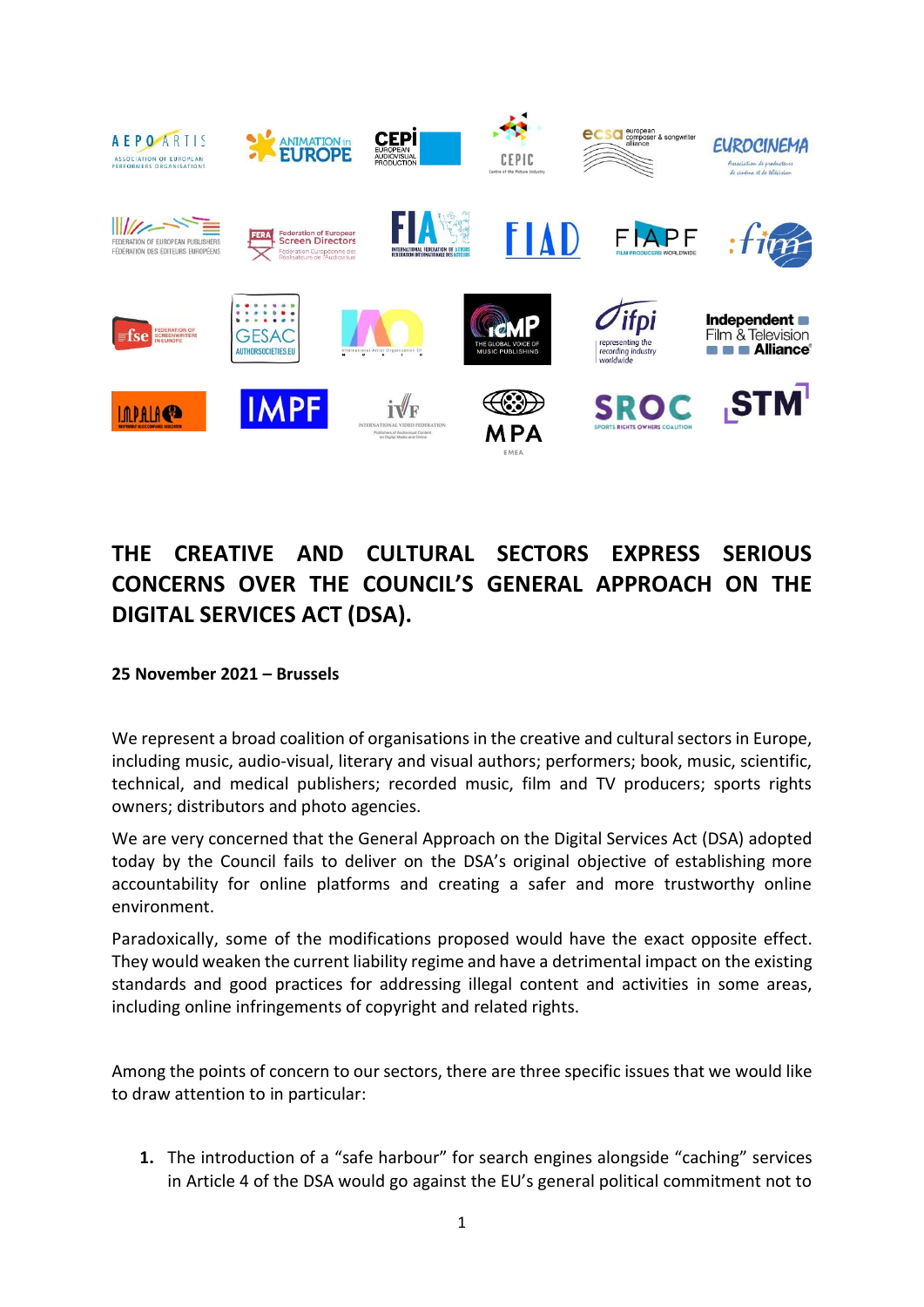modify or broaden the liability limitations under the e-Commerce Directive. The goal of increasing the accountability of search engines should be achieved through the introduction of effective due diligence obligations, not by making them beneficiaries of a broad and unjustified "safe harbour". This new "safe harbour" would fall below several existing national measures and obligations and would remove all incentives for search engines to stop enabling access to illegal or harmful content – and make money on the back of such activity.

- **2.** Proposals establishing that intermediary services can continue to benefit from the "safe harbour" privileges even when they do not comply with their due diligence obligations would equally remove all real and impactful incentives for compliance with their obligations under the DSA. Diligent behaviour is and should continue to be a factor to assess the eligibility for "safe harbours".
- **3.** The lack of ambition in setting truly effective due diligence obligations fails to reflect the broad scope of illegal activity that takes place online. Extending the scope of application of the obligations to ensure the traceability of business users ("Know Your Business Customer") is necessary to tackle the serious problem of illegal operators acting on a commercial scale and hiding behind false identities. There should also be more effective tools introduced when it comes to addressing rogue players, repeat infringers and systematic illegal activities. A meaningful mechanism for the enforcement of these obligations should be established to ensure that EU consumers have as little exposure as possible to illegal content, services, and products.

The EU has a unique opportunity to create a secure, well-functioning online environment to improve consumer trust and enable our creative sector to grow in the EU Digital Single Market. It is therefore crucial for Member States, together with other co-legislators, to reassess the above-mentioned proposals.

Yours sincerely,

**AEPO-ARTIS** is a non-profit making organisation that represents 37 European performers' collective management organisations from 27 different countries. The number of performers, from the audio and audiovisual sector represented can be estimated at 650,000. AEPO-ARTIS's mission is to protect, strengthen and develop performers' rights and to advance their collective management. AEPO-ARTIS aspires to ensure all performers benefit from the exploitation of all their performances and thus contribute to creativity and cultural diversity.

**ANIMATION in EUROPE** federates 17 Animation Producers Associations from 15 countries of the European Union to stand for the development of the animation industry in Europe and defend the interests of independent producers and distributors of series and films.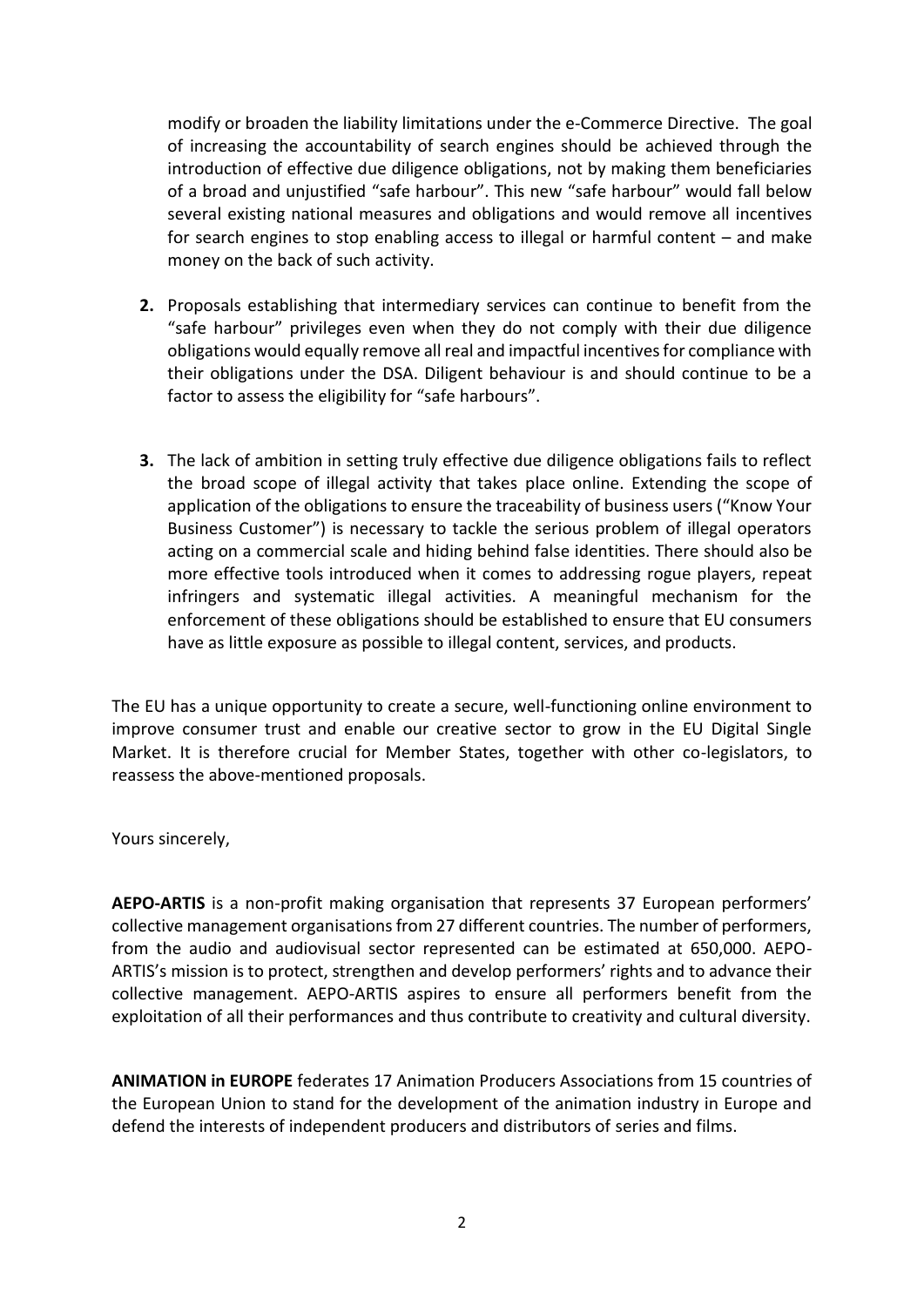**CEPI**, the European Audiovisual production Association, is the voice of independent production in Europe since 1990. Today CEPI represents 19 national film and audiovisual Production associations from 17 European countries, as well as other organisations such as the Pan-European Association of Animation. CEPI role is to represent the interests of independent producers and foster a strong, independent film and television production sector.

**CEPIC**, the Center of the Picture Industry, federates 600 picture agencies and photo libraries in 20 countries across Europe, both within and outside the European Union. CEPIC's membership includes large and smaller stock photo libraries, major photo news agencies, art galleries and museums, video companies.

**ECSA**, the European Composer and Songwriter Alliance, represents 57 member organisations and over 30,000 professional composers and songwriters in 27 European countries. ECSA's core mission is to defend and promote the rights and interests of composers and songwriters with the aim of improving their social and economic conditions, as well as enhancing their artistic freedom.

**EUROCINEMA** represents the interests of film and television producers to the European Union bodies concerning all the issues directly or indirectly affecting film production.

**FEP**, the Federation of European Publishers, represents 29 national books and learned journals publishers' associations of the European Union and the European Economic Area.

**FERA**, the Federation of European Screen Directors, was founded in 1980 and represents film and TV directors at European level, with 48 directors' associations as members from 35 countries. It represents more than 20,000 European screen directors, representing their cultural, creative and economic interests.

**FIA**, the International Federation of Actors represents performers' trade unions, guilds and professional associations in about 60 countries. In a connected world of content and entertainment, it stands for fair social, economic and moral rights for audiovisual performers working in all recorded media and live theatre.

**FIAD**, the International Federation of Film Distributors' and Publishers' Associations, represents national associations of film distribution companies. FIAD's members operate in 14 countries where they cover 90 to 100% of the theatrical market.

**FIAPF** is the International Federation of Film Producers' Associations. Its members are 36 film and TV producer organizations from 29 countries, including 15 in the EU/EEA. Their activities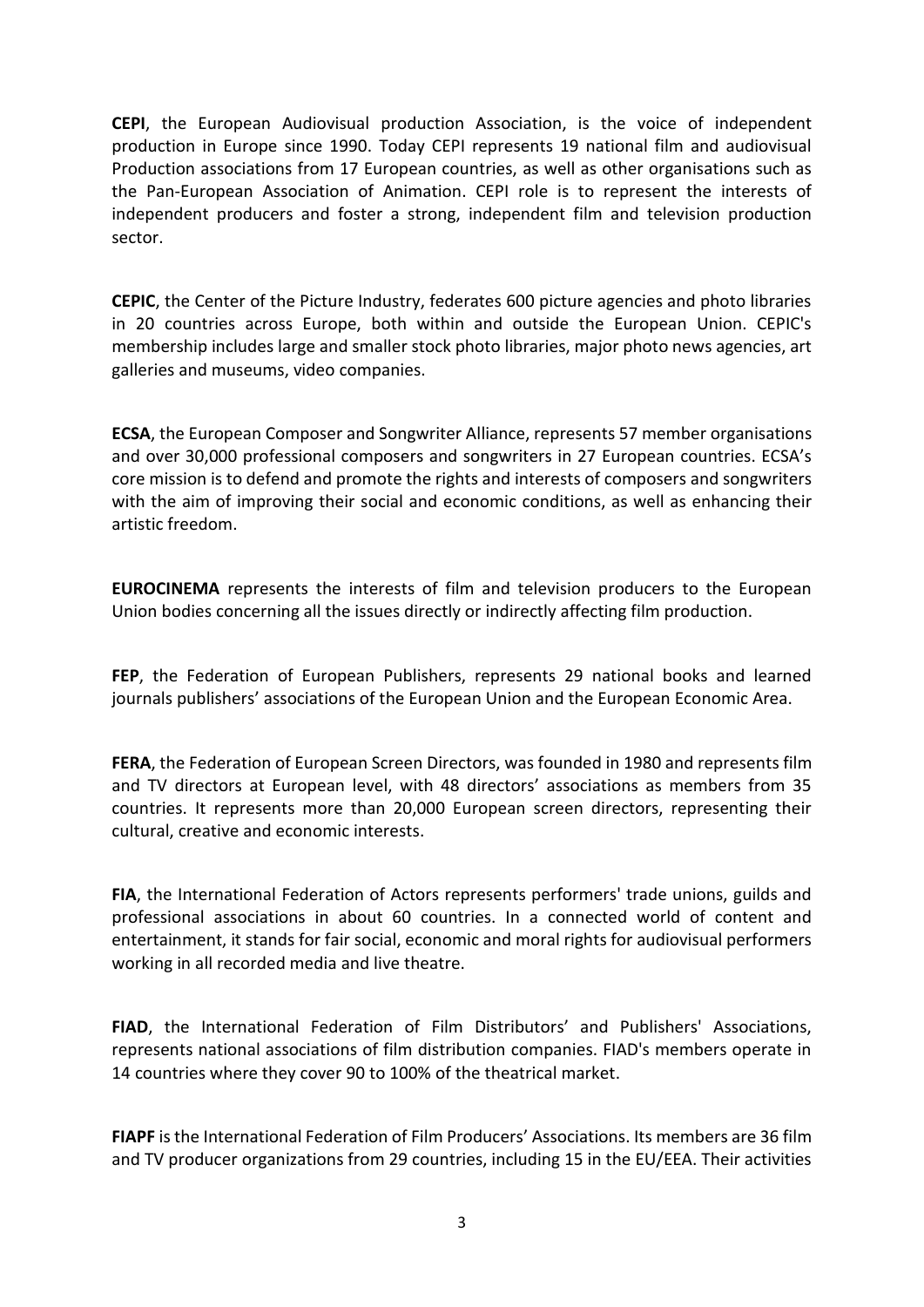include the development and production of films and audiovisual content which are distributed offline and online via all forms of authorised and legal online distribution channels.

**FIM**, the International Federation of Musicians, founded in 1948, is the only organisation representing musicians' unions globally, with members in 65 countries covering all regions of the world. FIM is recognised as an NGO by diverse international authorities such as WIPO, the ILO, UNESCO, the European Commission, the European Parliament or the Council of Europe.

**FSE**, the Federation of Screenwriters in Europe, is a network of national and regional associations, guilds and unions of writers for the screen in Europe, created in June 2001. It comprises 27 members from 22 countries, representing more than 7,500 screenwriters in Europe.

**GESAC**, the European Grouping of Societies of Authors and Composers, comprises 32 authors' societies from across the European Union, Norway, and Switzerland. As such, it represents over one million creators and rights holders in the areas of musical, audio-visual, visual, and literary and dramatic works.

**IAO**, the International Artist Organisation, is the umbrella association for 10 National coalitions advocating for the rights and interests of the Featured Artists in the music industry. It was established to represent featured artists and lobby both for fair and balanced rights, and also for a fair share of all value stemming from the artists' works.

**ICMP** is the world trade association for music publishers and companies. It represents more than 90% of the world's published music. Its membership comprises 61 national associations, including each of the 27 EU Member States.

**IFPI**, the International Federation of the Phonographic Industry, is the organisation that promotes the interests of the international recording industry worldwide. IFPI's mission is to promote the value of recorded music, safeguard the rights of record producers and expand the commercial uses of recorded music in all markets where its members operate.

**IFTA** is the global trade association for independent film and television production, finance, distribution, and sales companies. The organization represents the independent sector before governments and international bodies and provides significant entertainment industry services to more than 135 member companies from 23 countries.

**IMPALA** is the European association of independent music companies, representing over 5,000 music SMEs. Its mission is to grow the independent music sector sustainably, return more value to artists, promote diversity and entrepreneurship, improve political access, inspire change and increase access to finance.